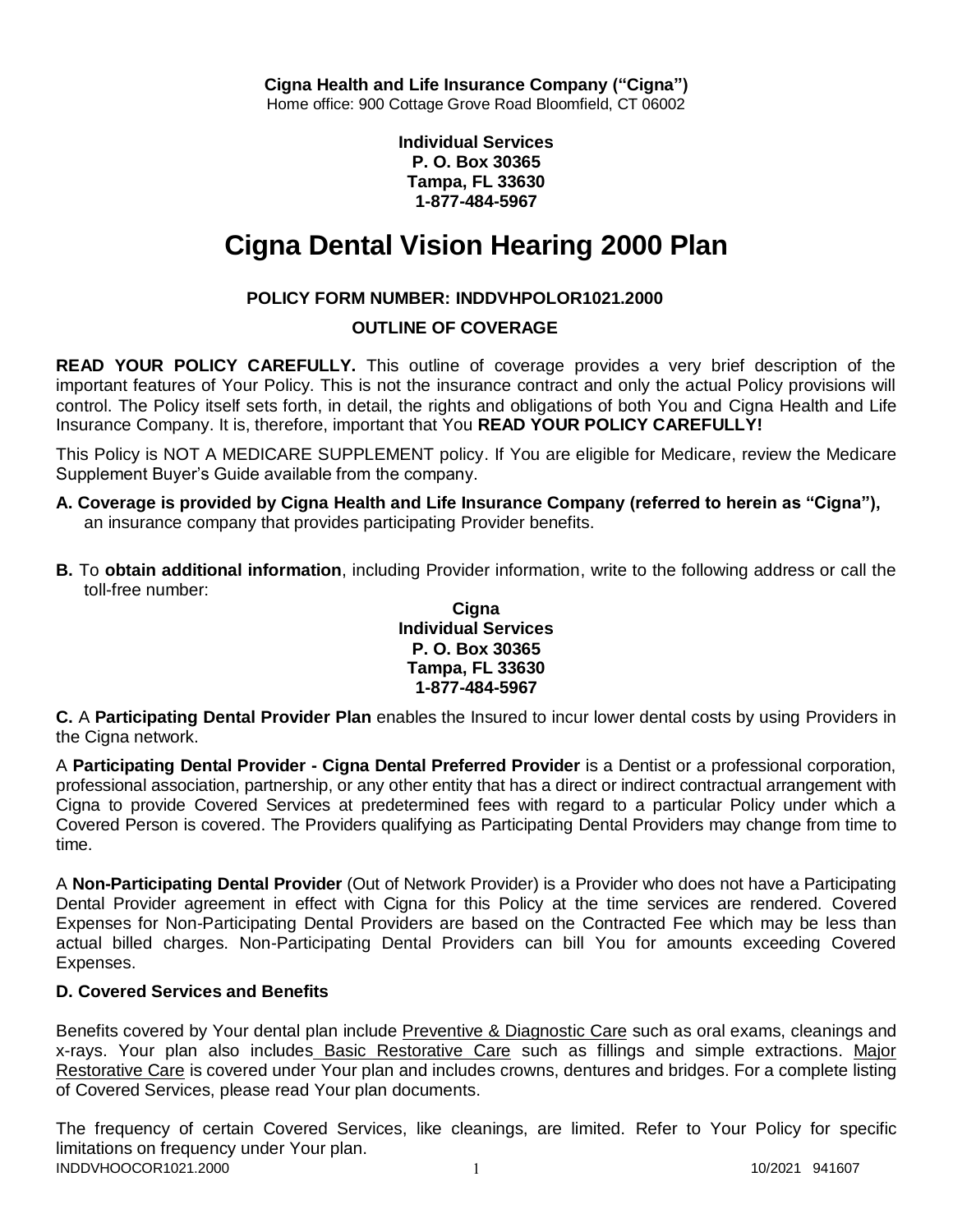### **Benefit Schedule**

The benefits outlined in the table below show the payment percentages for Covered Expenses **AFTER** any applicable Deductibles have been satisfied unless otherwise stated.

# **CIGNA DENTAL, VISION, AND HEARING INSURANCE** *The Schedule*

#### **For You and Your Dependents**

#### **The Schedule – Dental Benefits**

If You select a Participating Dental Provider, Your cost will be less than if You select a Non-Participating Dental Provider.

### **Emergency Services**

The Benefit Percentage payable for Emergency Services charges made by a Non-Participating Dental Provider is the same Benefit Percentage as for Participating Dental Provider Charges. Dental Emergency services are required immediately to either alleviate pain or to treat the sudden onset of an acute dental condition. These are usually minor procedures performed in response to serious symptoms, which temporarily relieve significant pain, but do not effect a definitive cure, and which, if not rendered, will likely result in a more serious dental or medical complication.

#### **Dental Deductibles**

Dental Deductibles are expenses to be paid by You or Your Dependent. Dental Deductibles are in addition to any Coinsurance. Once the Dental Deductible maximum in The Schedule has been reached, You and Your family need not satisfy any further dental deductible for the rest of that year.

#### **Participating Dental Provider Payment**

Participating Dental Provider services are paid based on the Contracted Fee agreed upon by the Provider and Cigna.

#### **Non-Participating Dental Provider Payment**

Non-Participating Dental Provider services are paid based on the Contracted Fee.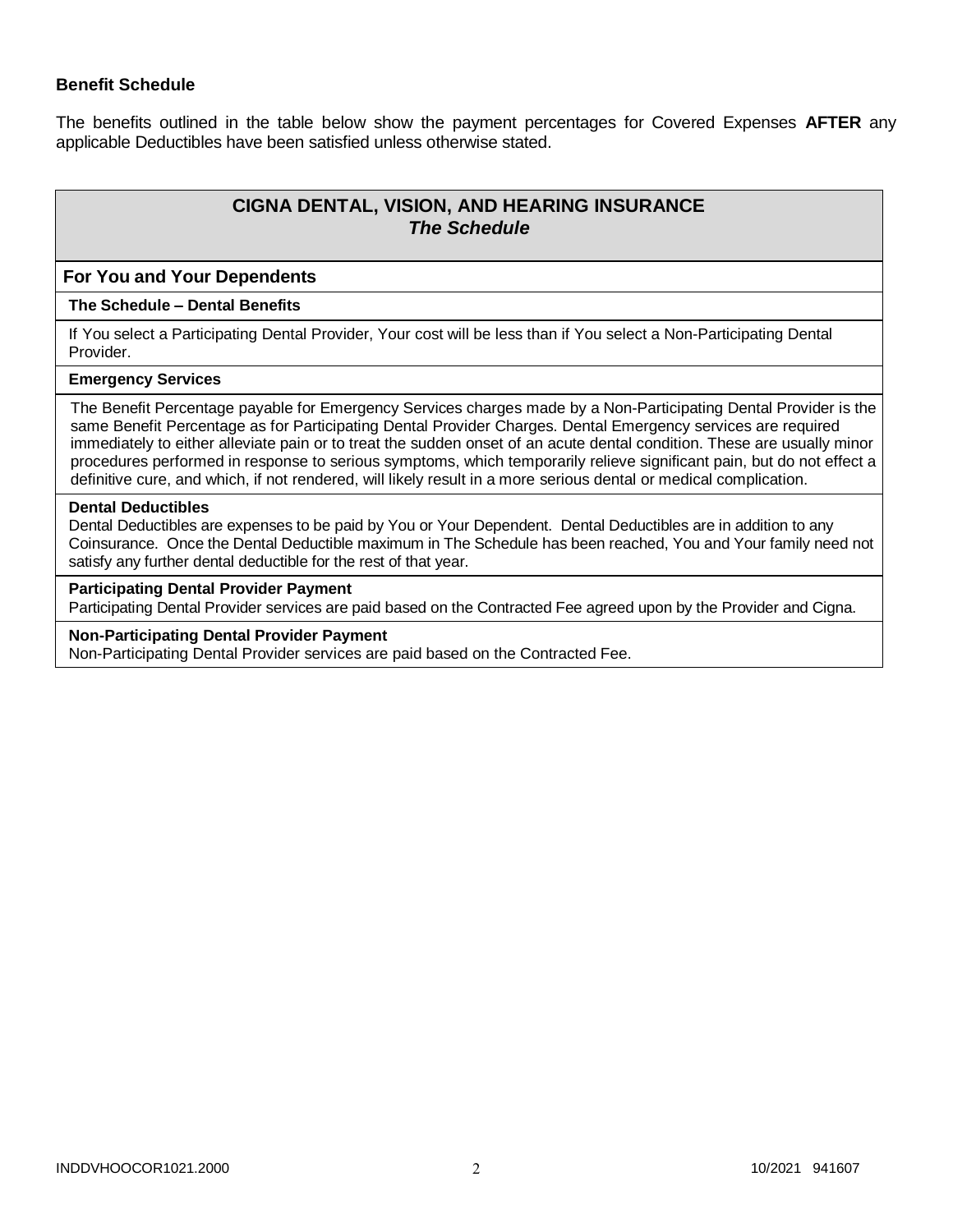| DENTAL BENEFIT HIGHLIGHTS                                                                                                                                                                                                                                          |                                                  |
|--------------------------------------------------------------------------------------------------------------------------------------------------------------------------------------------------------------------------------------------------------------------|--------------------------------------------------|
| Classes I, II, III<br><b>Calendar Year Maximum</b>                                                                                                                                                                                                                 | \$1,500 per person                               |
| <b>Calendar Year Dental Deductible</b><br>Individual                                                                                                                                                                                                               | \$100 per person                                 |
|                                                                                                                                                                                                                                                                    | Not Applicable to Class I                        |
| <b>Class I</b>                                                                                                                                                                                                                                                     | The Percentage of Covered Expenses the Plan Pays |
| <b>Preventive Care</b><br>Oral Exams<br><b>Routine Cleanings</b><br>Routine X-rays<br>Non-Routine X-rays<br><b>Fluoride Application</b><br><b>Sealants</b><br>Space Maintainers (non-orthodontic)<br><b>Emergency Care to Relieve Pain</b>                         | 100%                                             |
| <b>Class II</b>                                                                                                                                                                                                                                                    | The Percentage of Covered Expenses the Plan Pays |
| <b>Basic Restorative</b><br>Fillings<br><b>Surgical Extraction of Impacted Teeth</b><br>Oral Surgery, Simple Extractions<br>Relines, Rebases, and Adjustments<br>Repairs - Bridges, Crowns, and Inlays<br>Repairs - Dentures                                       | 70% after dental deductible                      |
| <b>Class III</b>                                                                                                                                                                                                                                                   | The Percentage of Covered Expenses the Plan Pays |
| Major Restorative<br>Crowns / Inlays / Onlays<br>Root Canal Therapy / Endodontics<br><b>Minor Periodontics</b><br><b>Major Periodontics</b><br>Oral Surgery, All Except Simple Extractions<br>Prosthesis Over Implant<br>Anesthetics<br>Dentures<br><b>Bridges</b> | 50% after dental deductible                      |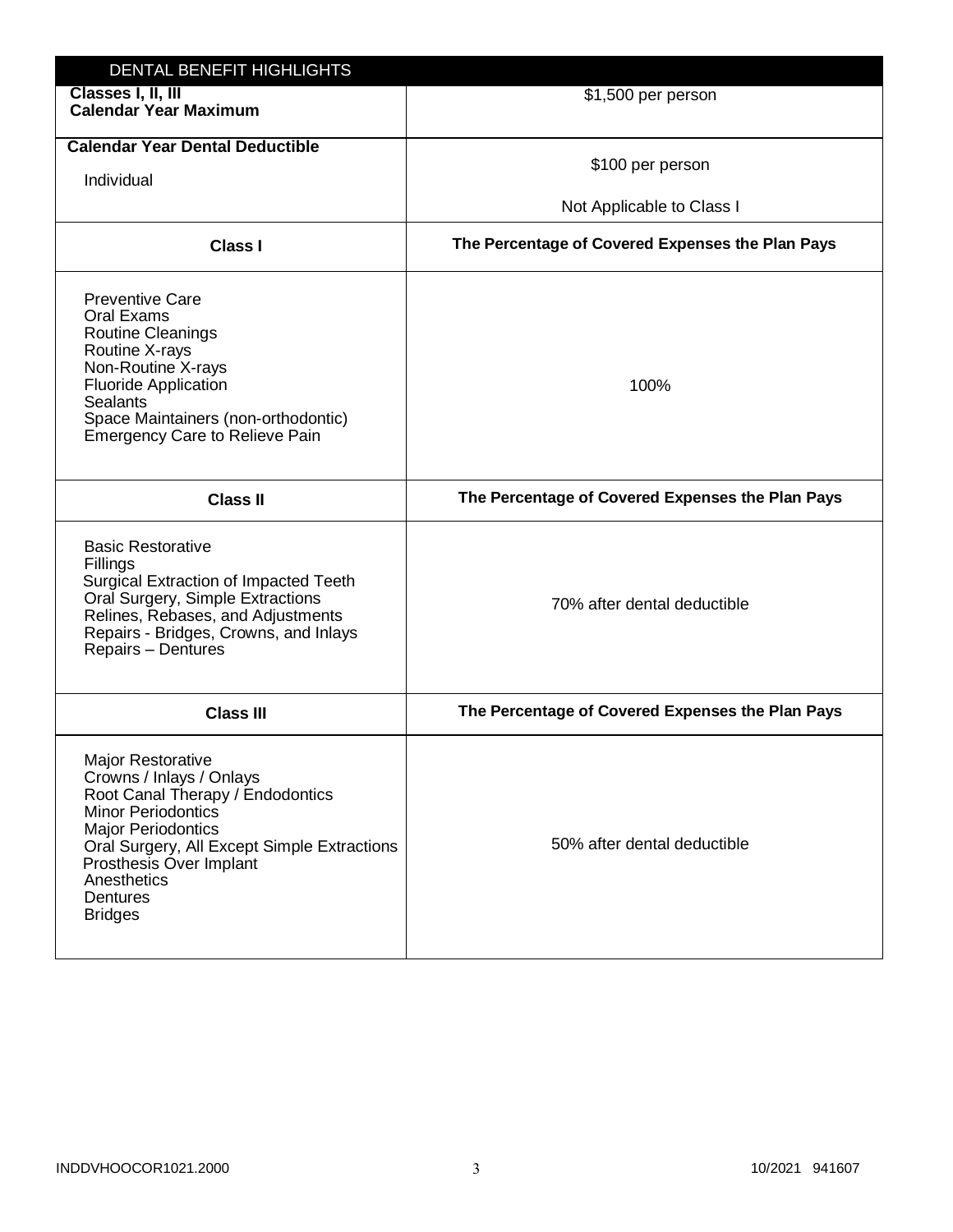| The Schedule - Vision Benefits                                                                  |                                                                                         |
|-------------------------------------------------------------------------------------------------|-----------------------------------------------------------------------------------------|
| <b>VISION BENEFIT HIGHLIGHTS</b>                                                                |                                                                                         |
| Eye Examinations, including refraction                                                          | The plan pays 50% of expenses, not to exceed a \$75 calendar<br>year maximum per person |
| Materials (corrective eyeglasses or contact<br>lenses, including fittings and follow-up visits) | \$200 calendar year maximum per person                                                  |

| The Schedule - Hearing Benefits                             |                                        |
|-------------------------------------------------------------|----------------------------------------|
| <b>HEARING BENEFIT HIGHLIGHTS</b>                           |                                        |
| <b>Hearing Examinations</b>                                 | \$50 calendar year maximum per person  |
| Materials (Hearing Aids, including fittings<br>and repairs) | \$500 calendar year maximum per person |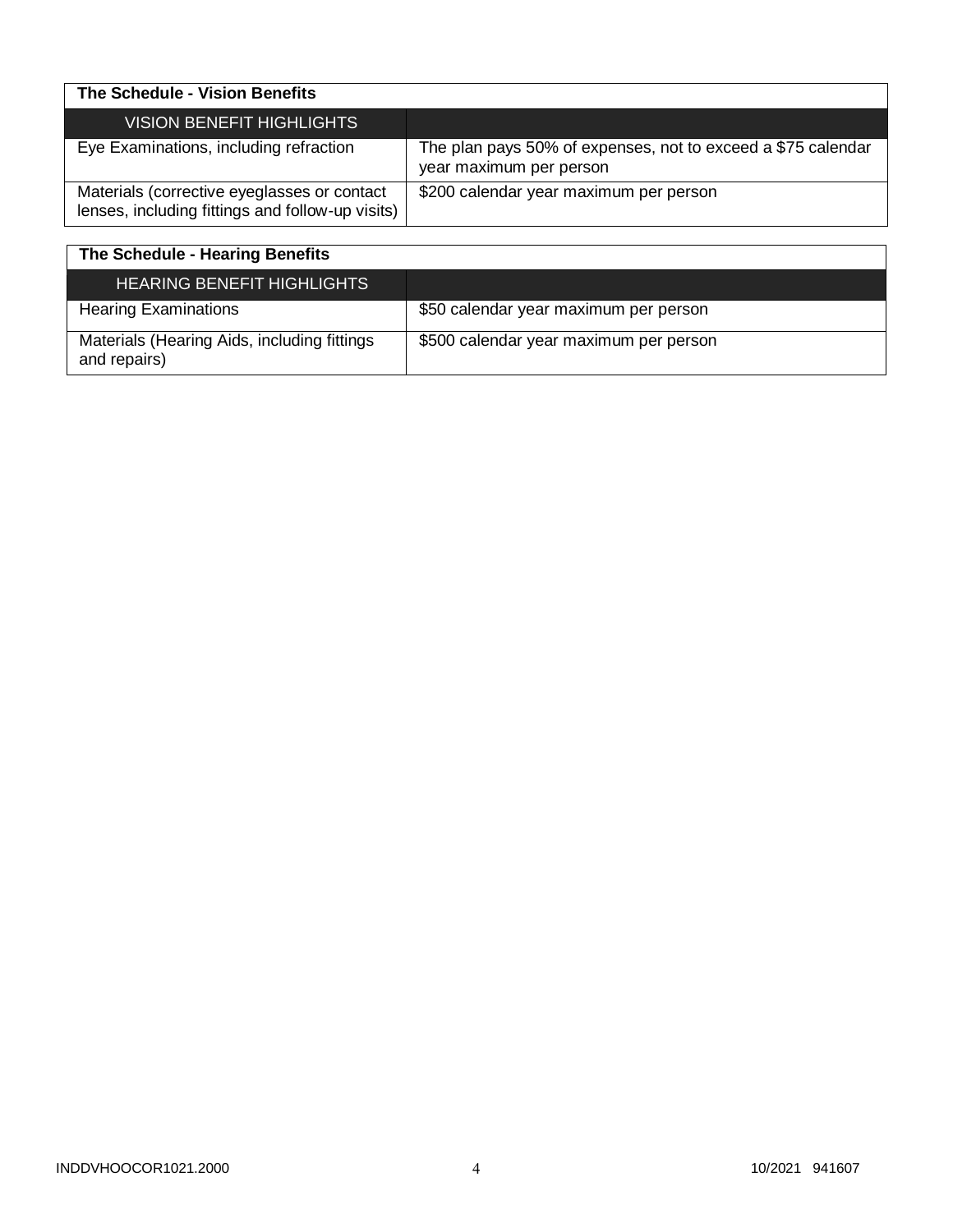# **Waiting Periods**

A Covered Person may access their dental, vision, and hearing benefit insurance once he or she has satisfied the following waiting periods.

- there is no waiting period for Class I or II dental benefits or for vision and hearing benefits.
- after 12 consecutive months of coverage dental benefits will increase to include the list of Class III procedures.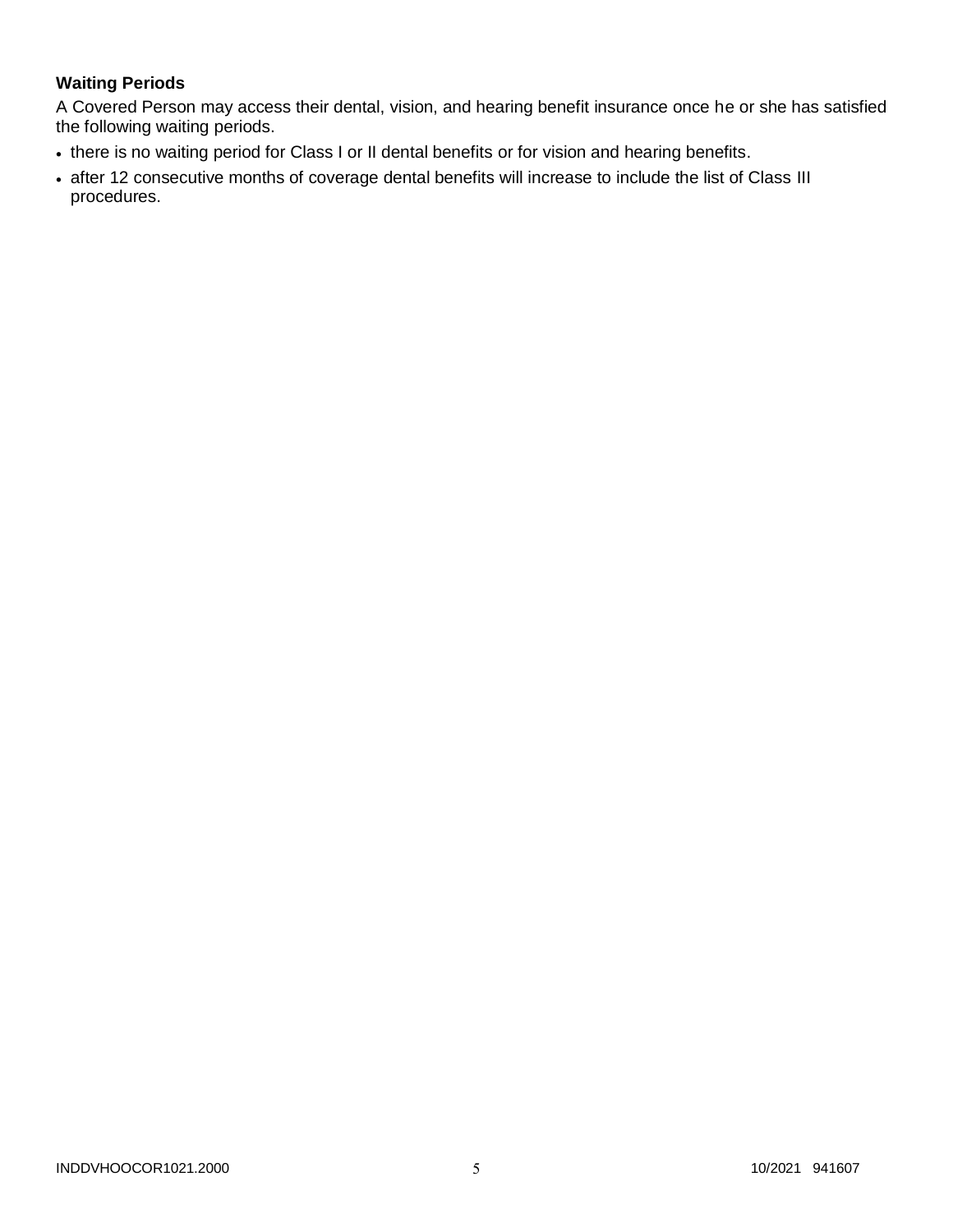# **E. Insured's Financial Responsibility**

The Insured is responsible for paying the monthly or quarterly premium on a timely basis. The Insured is also responsible to pay Providers for charges that are applied to the Deductibles, Coinsurance, and any amounts charged by Non-Participating Dental Providers in excess of the Contracted Fee. In addition, any charges for Medically Necessary and/or Dentally Necessary items that are excluded under the Policy are the responsibility of the Insured.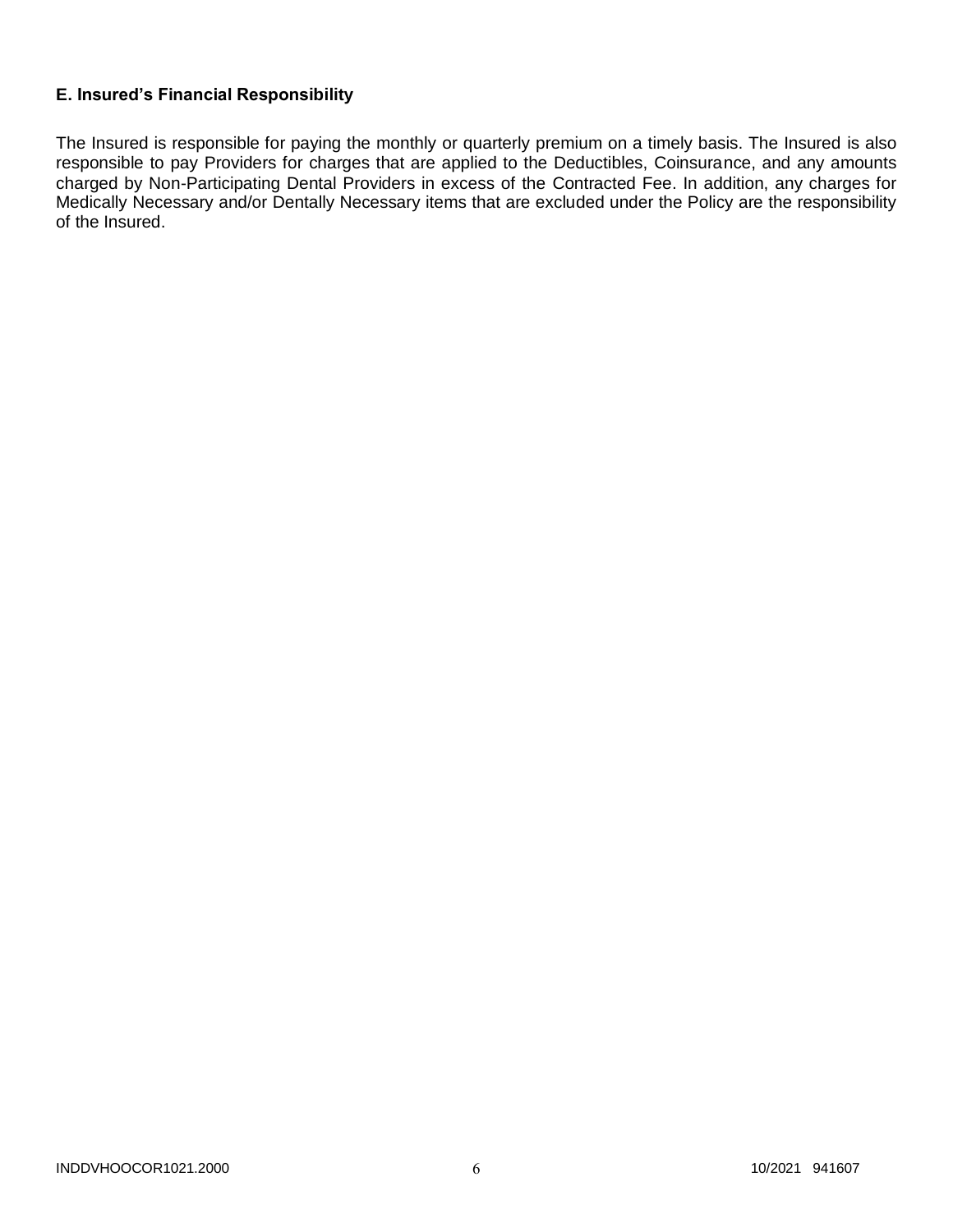# **F. Exclusions And Limitations: What Is Not Covered By This Policy**

# **Expenses Not Covered**

Covered Expenses will not include, and no payment will be made for:

- procedures which are not included in the list of Covered Dental Services, Covered Vision Services, or Covered Hearing Services;
- cone beam imaging;
- instruction for plaque control, oral hygiene and diet;
- core build-ups;
- veneers:
- precious or semi-precious metals for crowns, bridges and abutments;
- restoration of teeth which have been damaged by erosion, attrition or abrasion;
- bite registrations; precision or semi-precision attachments; or splinting;
- implants or implant related services;
- orthodontic treatment, except for the treatment of cleft lip and cleft palate;
- general anesthesia or intravenous sedation, when used for the purposes of anxiety control or patient management is not covered; may be considered only when medically or dentally necessary and when in conjunction with covered complex oral surgery;
- athletic mouth guards;
- services performed solely for cosmetic reasons;
- personalization or decoration of any dental device or dental work;
- replacement of an appliance per benefit quidelines;
- services that are medical in nature:
- services and supplies received from a hospital;
- prescription drugs;
- plano lenses;
- VDT (video display terminal)/computer eyeglass benefit;
- medical or surgical treatment of the eyes;
- any type of corrective vision surgery, including LASIK surgery, radial ketatonomy (RK), automated lamellar keratoplasty (ALK), or conductive keratoplasty (CK);
- Orthoptic or vision training and any associated supplemental testing;
- any eye examination, or any corrective eyewear, required by an employer as a condition of employment;
- safety eyewear;
- sub-normal vision aids or non-prescription lenses;
- Magnification or low vision aids not shown as covered in the Schedule of Vision Coverage;
- Assistive Listening Devices (ALDs);
- medical and/or surgical treatment of the internal or external structures of the ear, including but not limited to Cochlear implants;
- Hearing Aids not prescribed by a Licensed Hearing Care Professional;
- ear protective devices or plugs;
- Hearing Aids maintenance/service contracts, ear molds and other miscellaneous repairs;
- Hearing Aids purchased online or over the counter (OTC); or
- Disposable Hearing Aids.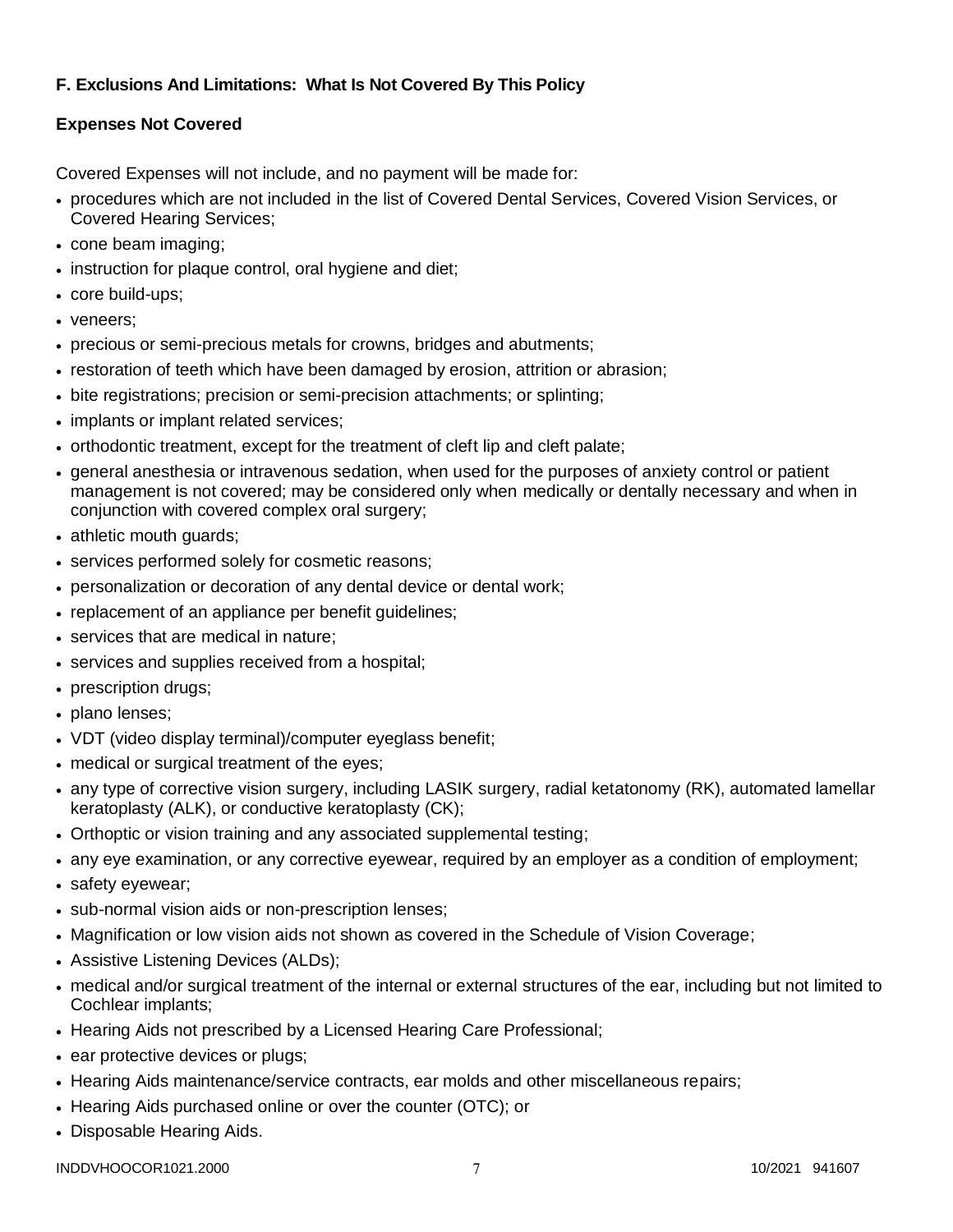# **General Limitations**

No payment will be made for expenses incurred for You or any one of Your Dependents:

- For services not specifically listed as Covered Services in this Policy;
- For services or supplies that are not Medically Necessary;
- For services received before the Effective Date of coverage;
- For services received after coverage under this Policy ends;
- For services for which You have no legal obligation to pay or for which no charge would be made if You did not have insurance coverage;
- For Professional services or supplies received or purchased directly or on Your behalf by anyone, including a Provider, from any of the following:
	- **Yourself or Your employer;**
	- a person who lives in the Covered Person's home, or that person's employer;
	- a person who is related to the Covered Person by blood, marriage or adoption, or that person's employer.
- for or in connection with an Injury arising out of, or in the course of, any employment for wage or profit;
- for or in connection with a Sickness which is covered under any workers' compensation or similar law;
- for charges made by a Hospital owned or operated by or which provides care or performs services for, the United States Government, if such charges are directly related to a condition which occurred while serving in the military or an associated auxiliary unit;
- services or supplies received due to an act of war, declared or undeclared while serving in the military or an associated auxiliary unit,
- to the extent that payment is unlawful where the person resides when the expenses are incurred;
- for charges which the person is not legally required to pay;
- for charges which would not have been made if the person had no insurance;
- to the extent that billed charges exceed the rate of reimbursement as described in the Schedule;
- for charges for unnecessary care, treatment or surgery;
- to the extent that You or any of Your Dependents is in any way paid or entitled to payment for those expenses by or through a public program, other than Medicaid;
- for or in connection with experimental procedures or treatment methods not approved by the American Dental Association or the appropriate dental specialty society;
- Procedures that are a covered expense under any other plan which provides dental, vision, or hearing benefits;
- To the extent that benefits are paid or payable for those expenses under the mandatory part of any auto insurance policy written to comply with a "no-fault" insurance law or an uninsured motorist insurance law. Cigna will take into account any adjustment option chosen under such part by You or any one of Your Dependents.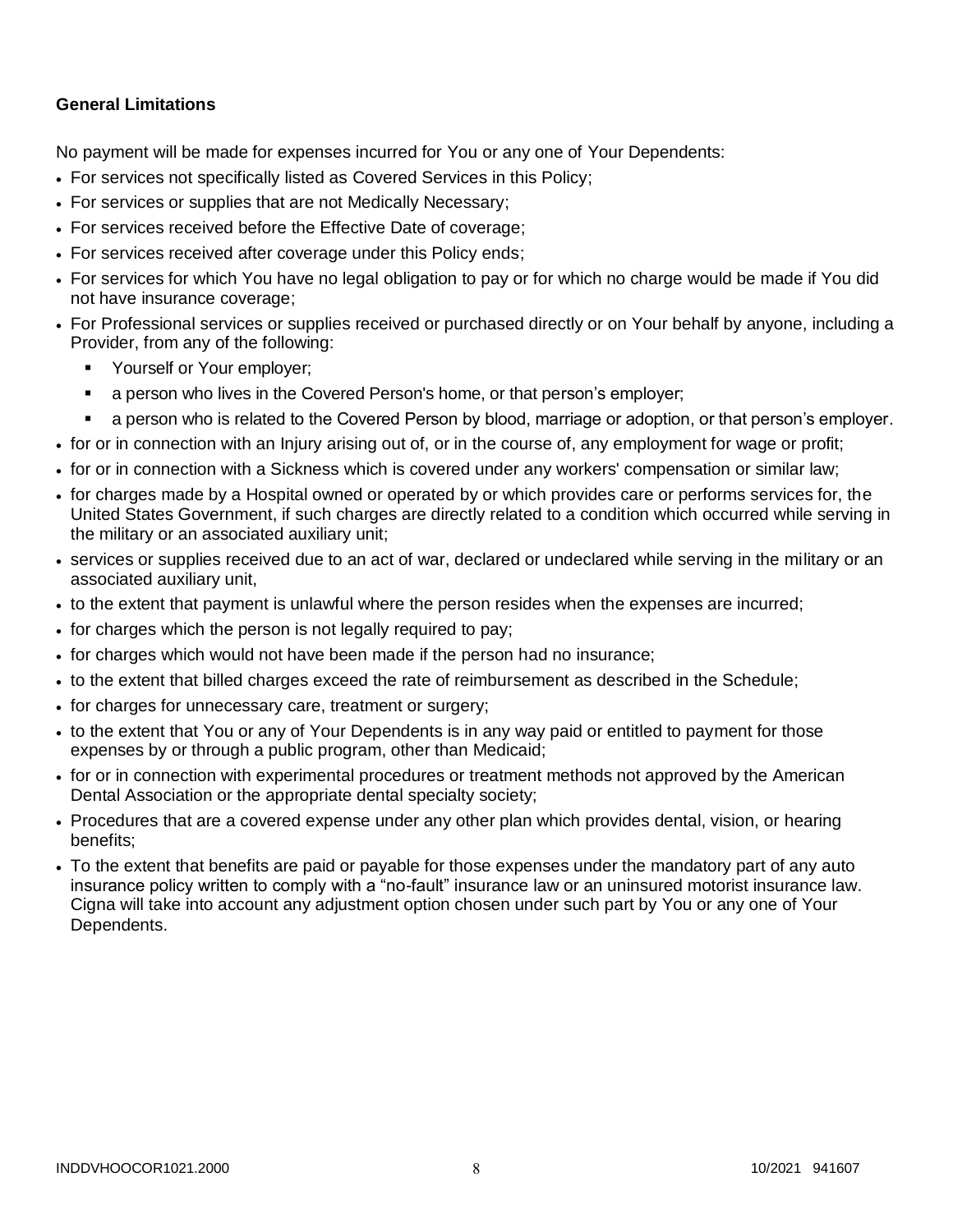# **G. Predetermination of Dental Benefits Program**

Predetermination of Benefits is a voluntary review of a Dentist's proposed treatment plan and expected charges. It is not preauthorization of service and is not required.

The treatment plan should include supporting pre-operative x-rays and other diagnostic materials as requested by Cigna's dental consultant. If there is a change in the treatment plan, a revised plan should be submitted.

Cigna will determine covered dental expenses for the proposed treatment plan. If there is no Predetermination of Benefits, Cigna will determine covered dental expenses when it receives a claim.

Review of proposed treatment is advised whenever extensive dental work is recommended when charges exceed **\$500**.

Predetermination of Benefits is not a guarantee of a set payment. Payment is based on the services that are actually delivered and the coverage in force at the time services are completed.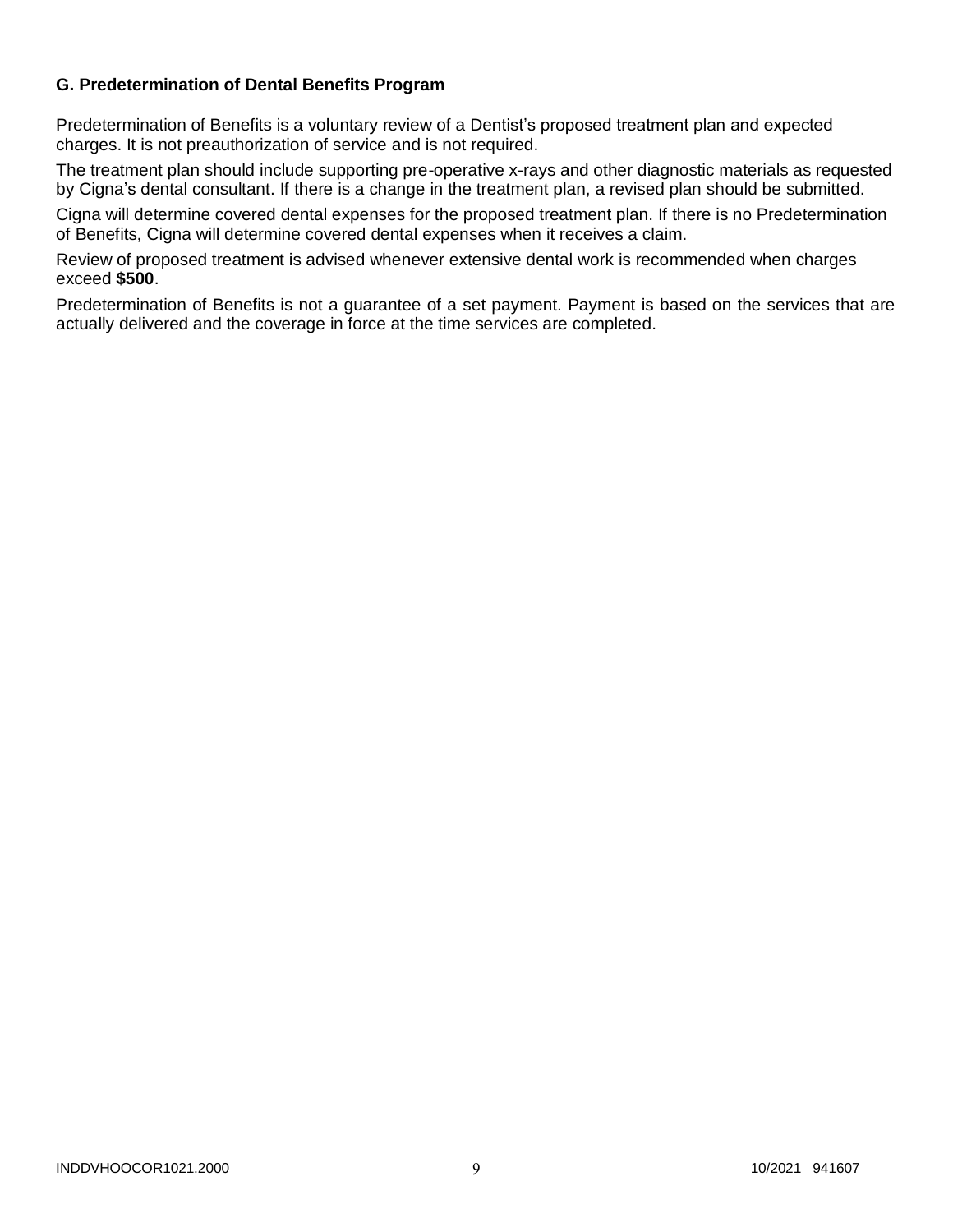# **H. General Provisions**

### **WHEN YOU HAVE A COMPLAINT OR AN APPEAL**

For the purposes of this section, any reference to "You," "Your" or "Yourself" also refers to a representati ve or Provider designated by You to act on Your behalf, unless otherwise noted.

We want You to be completely satisfied with the care You receive. That is why We have established a process for addressing Your concerns and solving Your problems.

#### **Start with Member Services**

We are here to listen and help. If You have a concern regarding a person, a service, the quality of care, or contractual benefits, You can call Our toll-free number and explain Your concern to one of Our Customer Service representatives. You can also express that concern in writing. Please call or write to Us at the following:

Customer Services Toll-Free Number or address on mycigna.com, explanation of benefits or claim form

We will do Our best to resolve the matter on Your initial contact. If We need more time to review or investigate Your concern, We will get back to You as soon as possible, but in any case within 30 days. If You are not satisfied with the results of a coverage decision, You can start the appeals procedure.

### **Appeals Procedure**

Cigna has a two step appeals procedure for coverage decisions. To initiate an appeal, You must submit a request for an appeal in writing within 365 days of receipt of a denial notice. You should state the reason why You feel Your appeal should be approved and include any information supporting Your appeal. If You are unable or choose not to write, You may ask to register Your appeal by telephone. Call or write to Us at the toll-free number or address on Your Benefit Identification card, explanation of benefits or claim form.

### **Level One Appeal**

Your appeal will be reviewed and the decision made by someone not involved in the initial decision. Appeals involving Medical Necessity or clinical appropriateness will be considered by a health care professional.

For level one appeals, We will respond in writing with a decision within 30 calendar days after We receive an appeal for a postservice coverage determination. If more time or information is needed to make the determination, We will notify You in writing to request an extension of up to 15 calendar days and to specify any additional information needed to complete the review.

If You are not satisfied with Our level-one appeal decision, You may request a level-two appeal.

### **Level Two Appeal**

If You are dissatisfied with Our level one appeal decision, You may request a second review. To start a level two appeal, follow the same process required for a level one appeal.

Most requests for a second review will be conducted by the Appeals Committee, which consists of at least three people. Anyone involved in the prior decision may not vote on the Committee. For appeals involving Medical Necessity or clinical appropriateness, the Committee will consult with at least one Dentist reviewer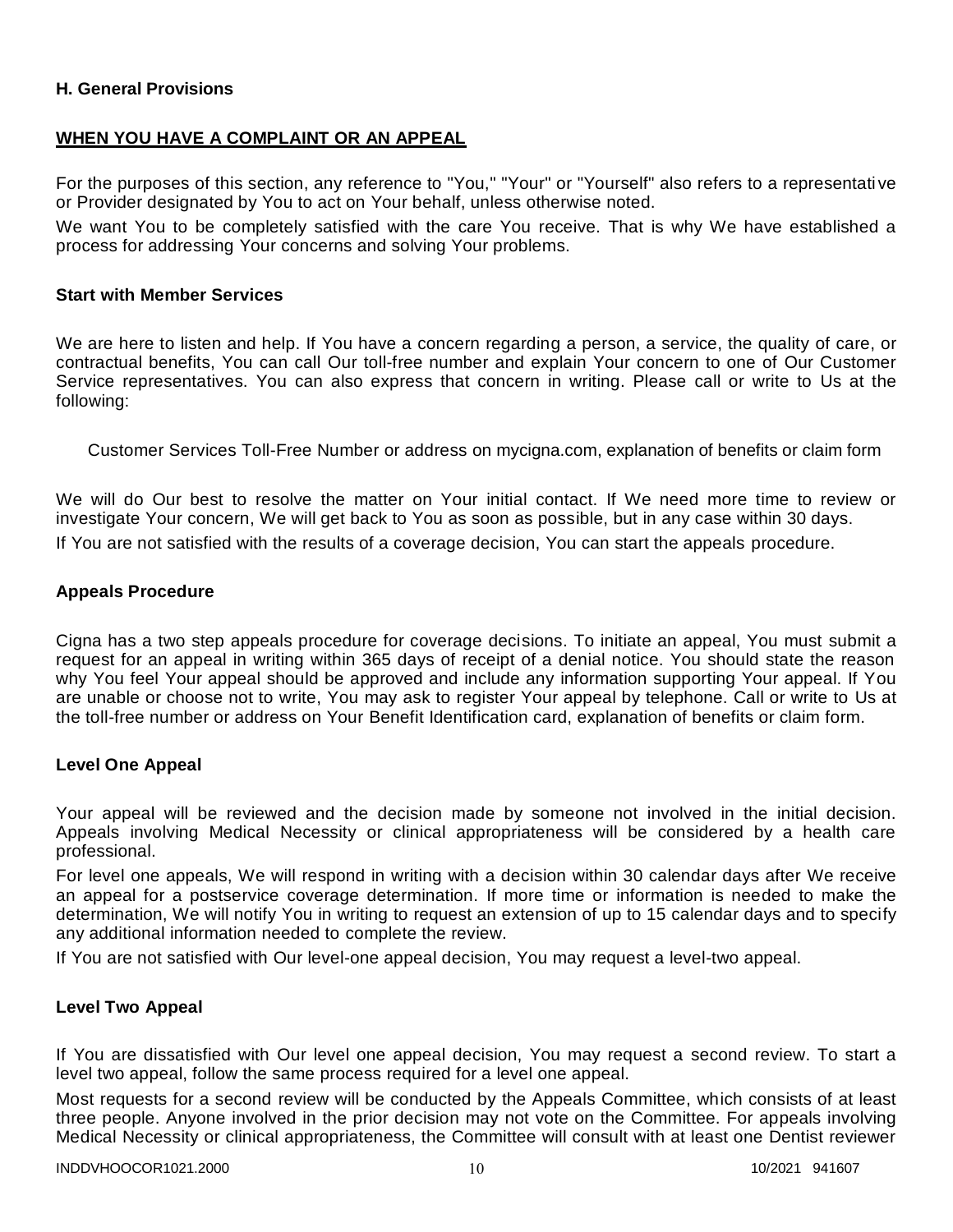in the same or similar specialty as the care under consideration. You may present Your situation to the Committee in person or by conference call.

For level two appeals We will acknowledge in writing that We have received Your request and schedule a Committee review. For postservice claims, the Committee review will be completed within 30 calendar days. If more time or information is needed to make the determination, We will notify You in writing to request an extension of up to 15 calendar days and to specify any additional information needed by the Committee to complete the review. You will be notified in writing of the Committee's decision within five working days after the Committee meeting, and within the Committee review time frames above if the Committee does not approve the requested coverage.

### **Notice of Benefit Determination on Appeal**

Every notice of an appeal decision will be provided in writing or electronically and, if an adverse determination, will include:

- (1) the specific reason or reasons for the denial decision;
- (2) reference to the specific Policy provisions on which the decision is based;
- (3) a statement that the claimant is entitled to receive, upon request and free of charge, reasonable access to and copies of all documents, records, and other Relevant Information as defined;
- (4) upon request and free of charge, a copy of any internal rule, guideline, protocol or other similar criterion that was relied upon in making the adverse determination regarding Your appeal, and an explanation of the scientific or clinical judgment for a determination that is based on a medical necessity, experimental treatment or other similar exclusion or limit.

### **Relevant Information**

Relevant Information is any document, record, or other information which was relied upon in making the benefit determination; was submitted, considered, or generated in the course of making the benefit determination, without regard to whether such document, record, or other information was relied upon in making the benefit determination; demonstrates compliance with the administrative processes and safeguards required by federal law in making the benefit determination; or constitutes a statement of policy or guidance with respect to the plan concerning the denied treatment option or benefit or the claimant's diagnosis, without regard to whether such advice or statement was relied upon in making the benefit determination.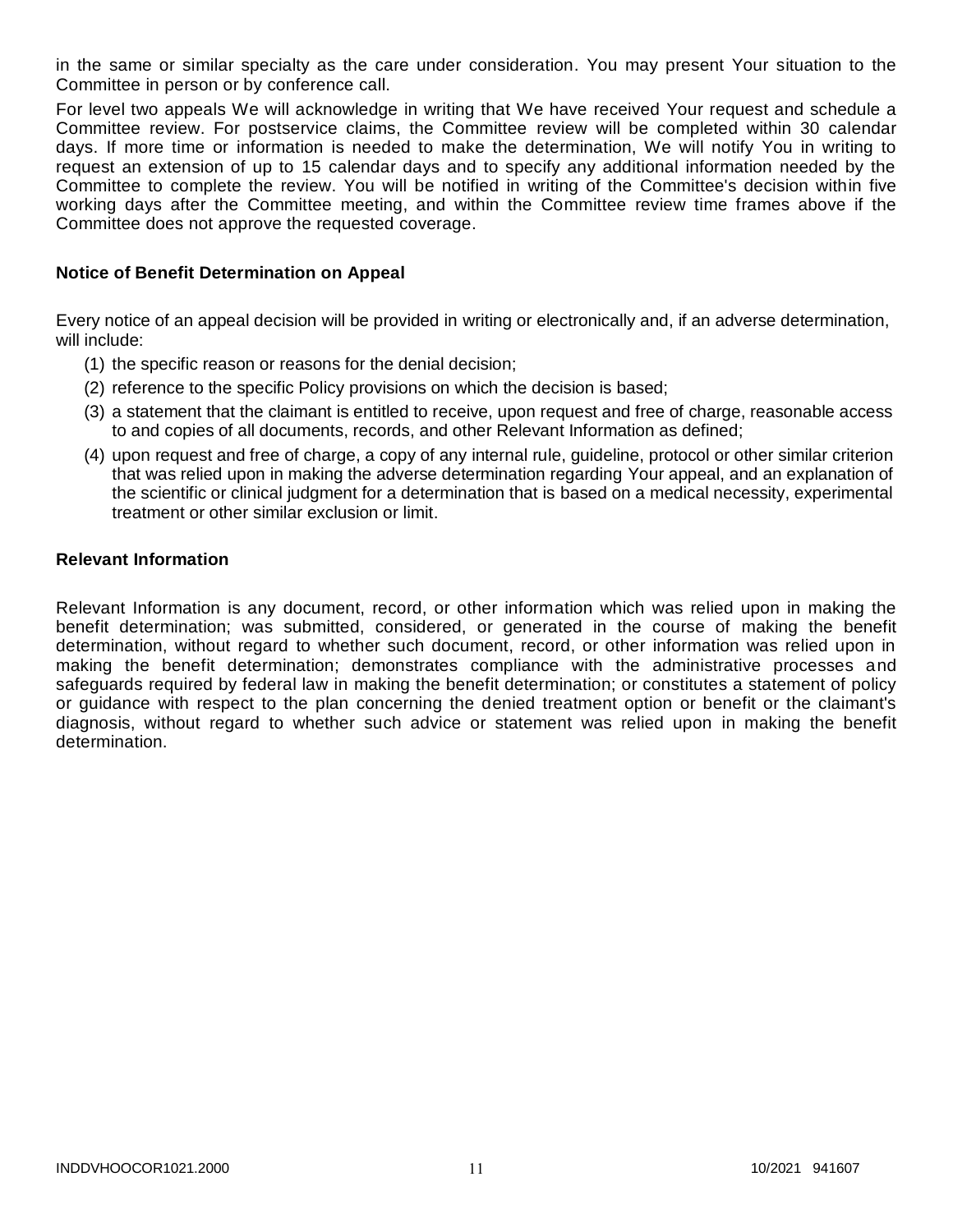# **I. Participating Dental Providers**

Cigna will provide a current list of Dentists currently participating with Cigna and their locations to each Covered Person upon request.

To verify if a Dentist is currently participating with Cigna and is accepting new Cigna Insureds, the Covered Person should visit Our website at mycigna.com.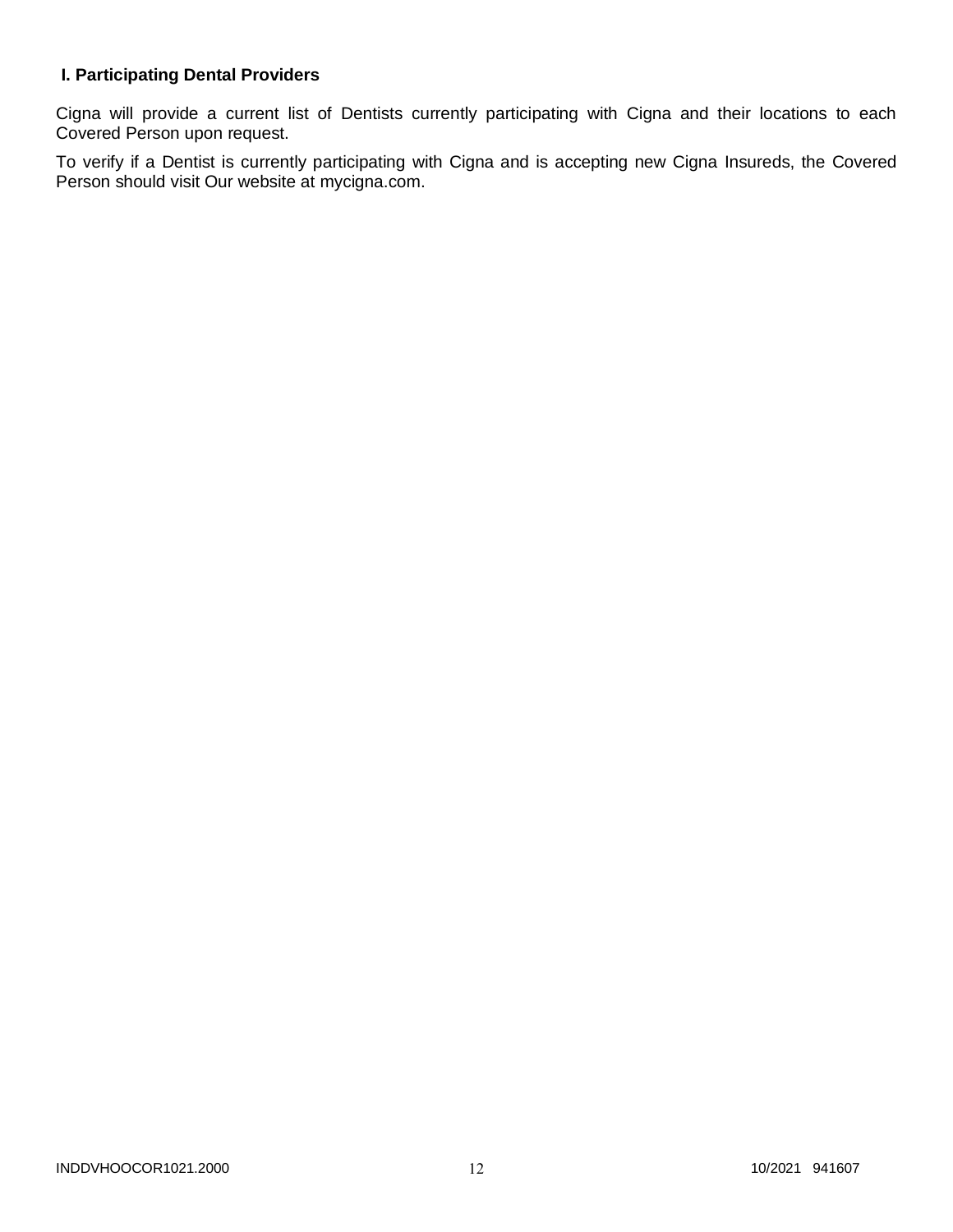# **J. Renewability, Eligibility, and Continuation**

1. The Policy will renew except for the specific events stated in the Policy. Cigna may change the premiums of the Policy with 60 days written notice to the Insured. However, Cigna will not refuse to renew or change the premium schedule for the Policy on an individual basis, but only for all Insureds in the same class and covered under the same Policy as You.

2. The individual plan is designed for residents of Oregon who are not enrolled under or covered by any other group or individual health coverage. You must notify Cigna of all changes that may affect any Covered Person's eligibility under the Policy.

3. You or Your Dependent(s) will become ineligible for coverage:

- When premiums are not paid according to the due dates and grace periods described in the premium section.
- With respect to Your Spouse, Domestic Partner, or partner to a Civil Union: when the Spouse is no longer married to the Insured or when the union is dissolved.
- With respect to You and Your Family Member(s): when You no longer meet the requirements listed in the Conditions of Eligibility section.
- The date the Policy terminates.
- **When the Insured no longer lives in the Service Area.**

4. If a Covered Person's eligibility under this Plan would terminate due to the Insured's death, divorce or if other Dependents would become ineligible due to age or no longer qualify as dependents for coverage under this Plan; except for the Insured's failure to pay premium, the Covered Person's insurance will be continued if the Covered Person exercising the continuation right notifies Cigna and pays the appropriate monthly premium within 60 days following the date this Policy would otherwise terminate. Any waiting periods in the new Plan will be considered as being met to the extent coverage was in force under this Plan.